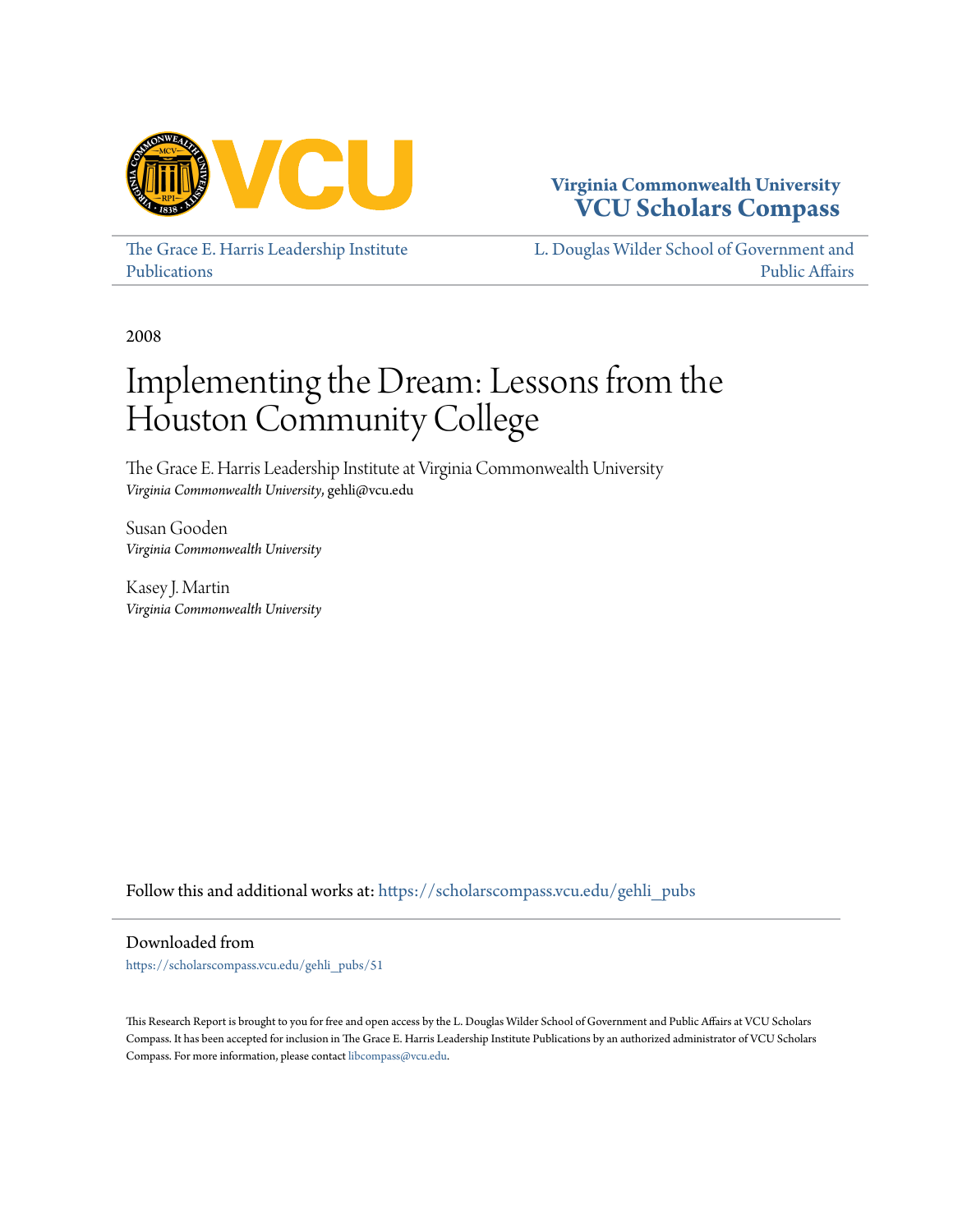**DRAFT: Not for citation or distribution.** 

# **Round Three Houston Achieving the Dream Colleges: Early impressions from the field**

**MDRC** 

**Susan T. Gooden, Ph.D.** 

**Kasey J. Martin** 

**July 8, 2008** 



The Grace E. Harris | L. Douglas Wilder School of<br>Leadership Institute | Government and Public Aflairs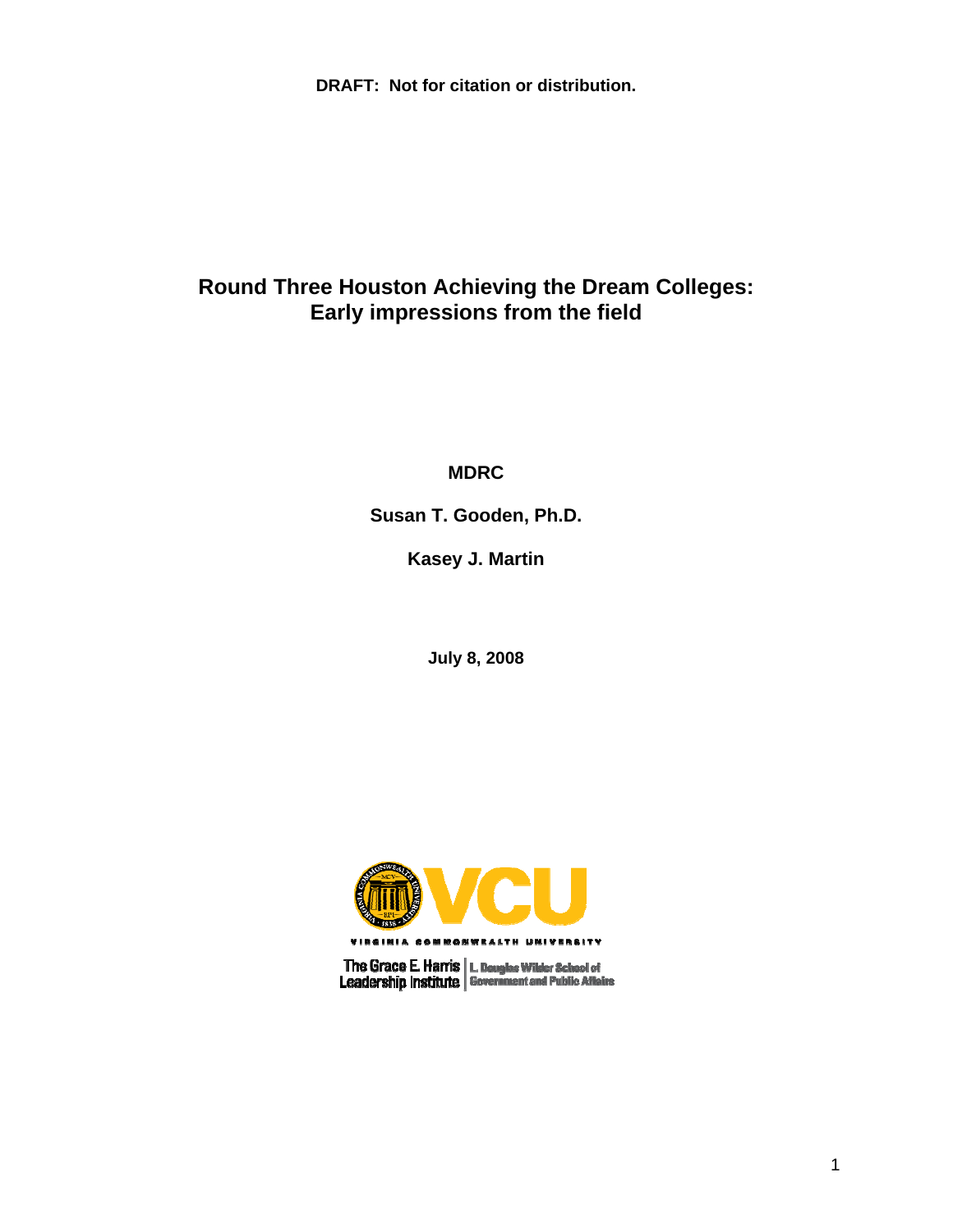With funding from the Houston Endowment, ten Houston colleges joined Lumina's Achieving the Dream initiative in 2006. The Houston colleges are a unique group in two important ways. This is the first set of colleges that are from the same general geographical area. With the addition of these Round Three colleges, all of the community colleges in the Houston area are now participating in Achieving the Dream<sup>1</sup>. Secondly, the Round Three Houston colleges are the first to include 4-year universities in an initiative that previously included only community colleges. The Round Three Houston colleges also include institutions with multiple campuses. While this is not unique within the initiative, this is the first MDRC report to consider the distinctive experiences colleges with multiple campuses may face.

The principal goal of this report is to provide formative feedback on MDRC's field research at all ten Houston colleges during 2007. Similar to the formative feedback evaluation MDRC provided for the Round One colleges and for the Round Two Connecticut colleges, this formative feedback is designed to provide a sense of the progress Houston Round Three colleges are making at an early point in their involvement within the initiative; to understand how the planning and very early implementation phase is going across the ten colleges; to share the colleges' views on the initiative and on the support they are receiving from the partnership; to share their suggestions on improving the initiative; and to provide the colleges and the initiative with useful feedback at an early point in their 5-year funding cycle. Although this report is a part of MDRC's on-going evaluation work with Achieving the Dream, it is separate from MDRC's larger evaluation of Round One Achieving the Dream colleges.

Specifically, our site visits were designed to obtain a better understanding of:

- Initial progress at each Round Three Houston college
- 4-year universities' experiences

 $\overline{a}$ 

- **Initial Achieving the Dream team structure and organization of work**
- Board and senior administrative commitment and buy-in
- **Data engagement and institutional research capacity**
- **EXE** Assessment of initiative support provided by coaches and data facilitators
- **•** Integration with other campus initiatives
- Overall campus engagement with Achieving the Dream

Data for this report were collected during Spring and Fall 2007<sup>2</sup>. MDRC researchers spent a full day at each of the Round Three Houston colleges and conducted semi-structured interviews with key personnel involved with the planning and implementation efforts at each college. Although the specific titles vary somewhat by institution, at each college we typically interviewed the college president, Chief Academic Officer, Director of Student Services, Director of Institutional Research, members of the faculty, and others who were directly involved in the college's core planning or data team. We conducted individual and small group interviews. On occasion, we conducted phone interviews if we were unable to meet with a specific individual during our time on campus. Additionally, we conducted a phone interview with a key program officer at the Houston Endowment to gain a funder's perspective of the initiative. To better

<sup>&</sup>lt;sup>1</sup> Two other Houston community colleges, Galveston and the Houston Community College System, were included in Round One colleges which joined the Achieving the Dream initiative in 2004.

 $2^2$  The data for this report are based on our observations during the data collection period. Given the constantly changing work of all Achieving the Dream colleges, the data referenced in this report are not intended to provide a longitudinal view of the colleges' efforts, nor is it intended to reflect how Achieving the Dream may be currently operating at any of the institutions. Rather, this report offers a snapshot of Round Three Houston colleges during the time of our visits.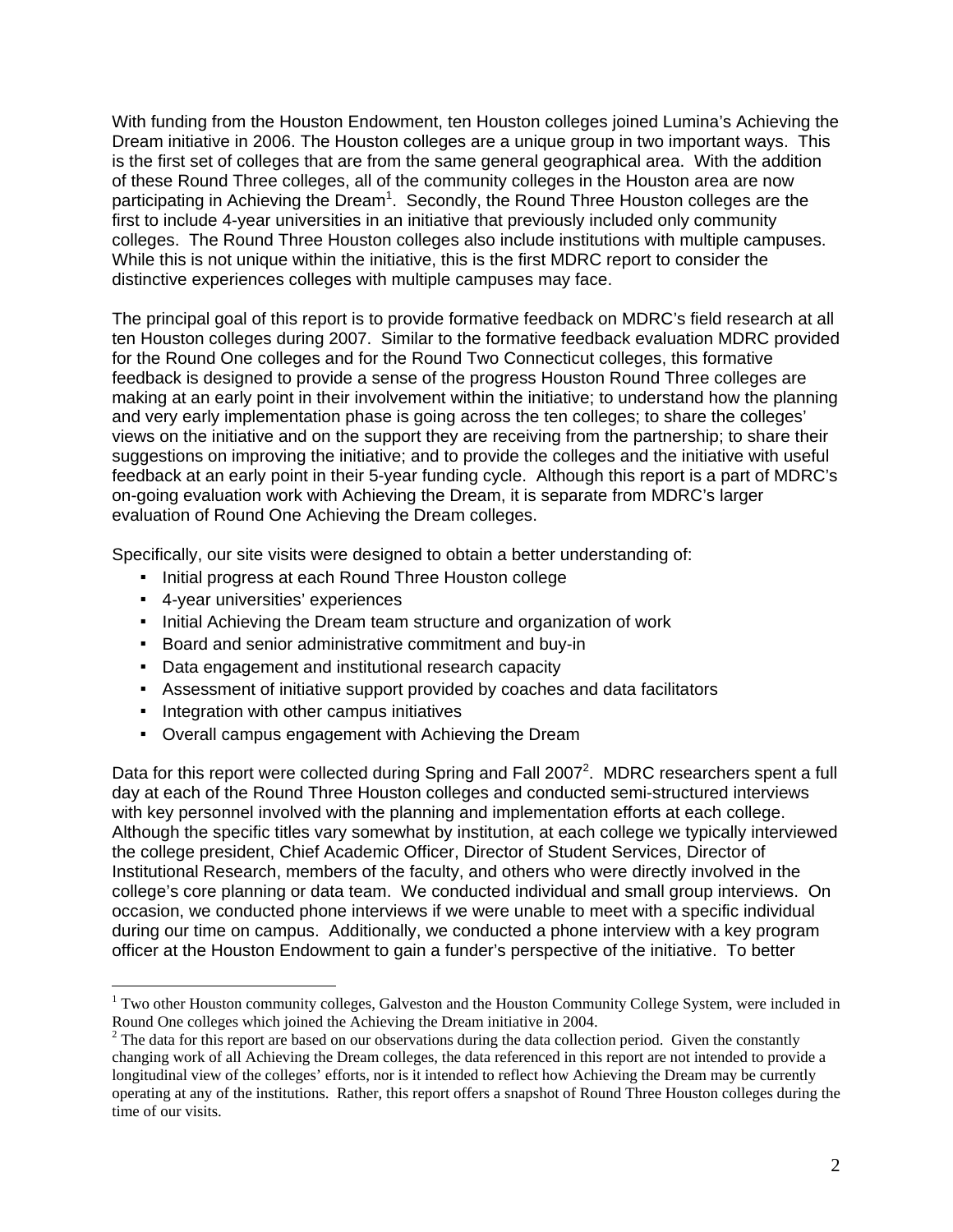understand the work of the Trustee Institute, designed to increase board member involvement in Achieving the Dream, we conducted a phone interview with a key planner of the Trustee Institute. Most interviews lasted about an hour and were tape recorded. We coded the interviews by key themes using NVIVO7, a qualitative data analysis software program. Although this report does not identify any institution specifically, given the small number of colleges involved, those closest to the initiative may be able to discern which college is being referenced.

# **About Achieving the Dream**

*Achieving the Dream: Community Colleges Count* is a bold, multiyear, national initiative designed to help more community college students succeed, either by earning a certificate, associates degree or by transferring to another institution. The initiative is particularly concerned about helping students who have traditionally faced the most barriers to success, including low income students and students of color. Launched in 2003 by the Lumina Foundation for Education, the initiative now includes 83 institutions in fifteen states. The initiative also involves many national organizations or foundations that play key supportive roles. Together, these organizations are working to change *internal* factors, such as the culture and practices within community colleges, as well as *external* factors that shape institutional behavior, such as public policy, research, and public engagement (Brock, Jenkins, Ellwein, et al., 2007).

There are ten Round Three Houston colleges. These colleges include:

- Alvin Community College
- Brazosport College
- College of the Mainland
- Lee College

 $\overline{a}$ 

- $\bullet$  Lone Star College System<sup>3</sup> (Five colleges: North Harris College, Kingwood College, Tomball College, Montgomery College, and CyFair College)
- Prairie View A & M University (4-year university)
- San Jacinto College (Three campuses: Central, North and South)
- Texas Southern University (4-year university)
- University of Houston-Downtown (4-year university)
- Wharton County Junior College (Three campuses: Main, Sugarland, and Bay City)

The Houston Endowment is a major funder of the Round Three Houston colleges. Established in 1937 by Jesse and Mary Gibbs Jones, the Houston Endowment is a philanthropic organization that provides significant educational funding within its overall portfolio. In 2007, the Houston Endowment awarded over \$69 million in funding, with about a third awarded to support educational initiatives. The Houston Endowment clearly links the funding of Achieving the Dream to the foundation's larger regional strategy to improve both secondary and postsecondary education in the Houston area. The Houston Endowment is concerned with improving educational outcomes across the spectrum—from pre-K through 4-year degree completion. Achieving the Dream offers an important opportunity for the Houston Endowment to devote resources to improving educational outcomes of many Houston area colleges.

<sup>&</sup>lt;sup>3</sup> Formerly North Harris Montgomery Community College District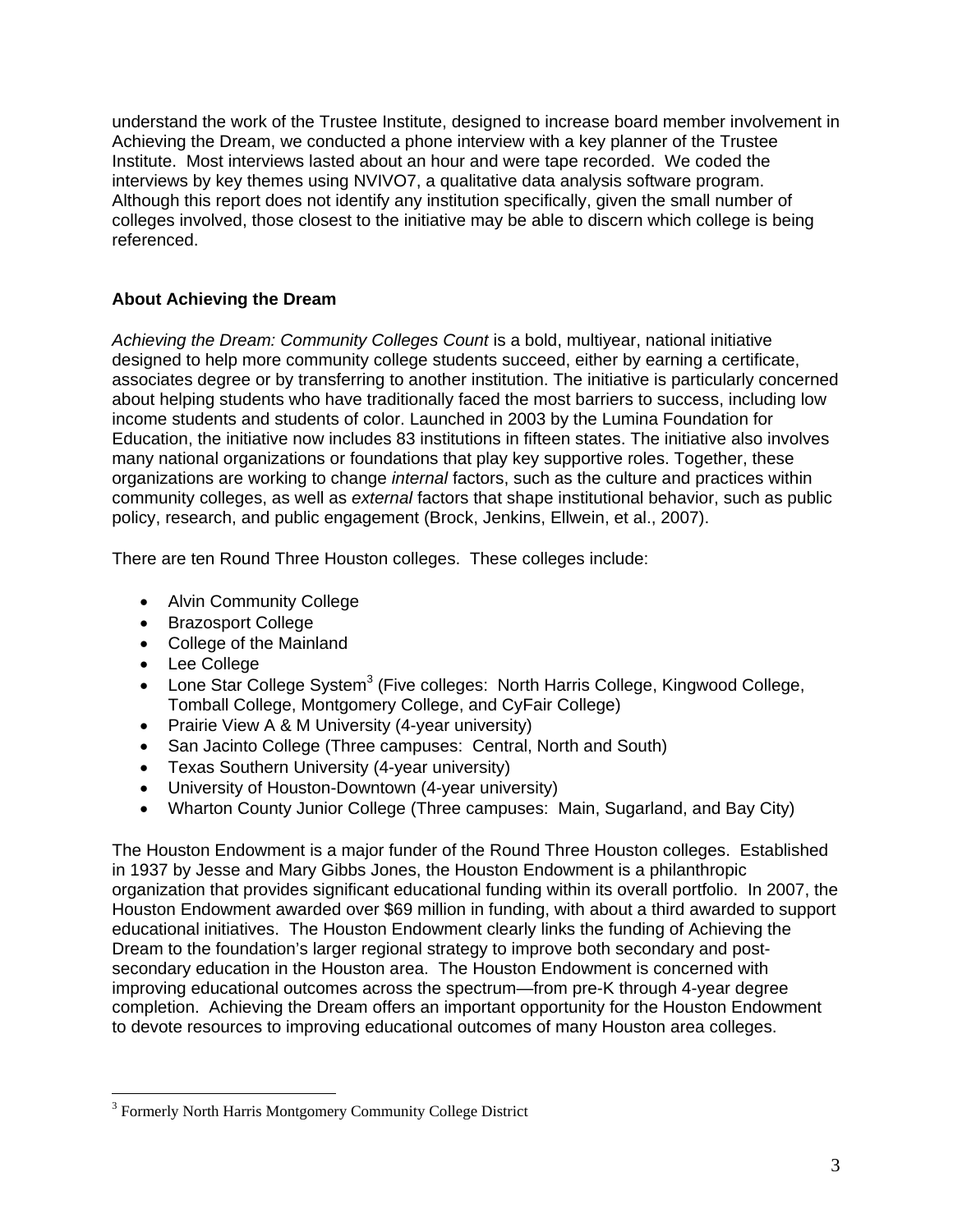Consistent with earlier rounds of Achieving the Dream, the Round Three Houston Colleges receive financial and technical support to participate in the initiative. Each college receives a planning grant of \$50,000 and implementation grants of \$400,000 (over a four year period) to support data collection and analysis, as well as implementation of program strategies. Each college also receives technical support from a coach and data facilitator assigned to provide routine guidance, as well as support from the initiative more broadly though participation in the annual Achieving the Dream Strategy Institute.

# **KEY FINDINGS**

## **I. The Local Houston Context**

All of the community colleges in the Houston area are participating in Achieving the Dream. Three Houston area 4-year colleges are participating as well. This level of concentrated participation within a specific geographical area provides an opportunity for Achieving the Dream to operate on a larger scale within an entire community. This broad scope of participation within a single area is unprecedented within the initiative and offers a unique opportunity for these colleges, as well as their primary Houston area funder, to assess the value of this approach. One of the potential benefits of all Houston area colleges participating in Achieving the Dream is the possibility of increased interaction among these colleges. During the course of our interviews, we asked administrators and faculty to compare their interaction with other Houston colleges since Achieving the Dream.

*Nearly all of the colleges understood that the selection and funding strategy was designed to promote increased interaction among the Houston colleges. Although colleges expressed a willingness to have increased interaction with their regional neighbors in the future, at this point in the process, they are primarily focused on their own institution.* 

During the time of our visits, the Houston colleges were actively engaged in understanding the expectations of the initiative, ensuring they have appropriate staffing to complete the work of the initiative, gaining a better understanding of their specific data, and identifying specific strategies for their institution. During the time of our visits, the Houston area colleges were primarily internally focused. A core team leader commented: "We haven't had too much [interaction with other colleges] yet. We've had a couple of joint meetings that certain groups from the college have attended. We participated in the Houston college in service—not a lot of interaction yet." However, many of the faculty and administrators in Houston area colleges express an interest in increasing their interaction with other area colleges in the future.

In thinking about future opportunities for increased interaction with other Houston colleges, many senior administrators, especially Presidents and Institutional Research directors identified the work of the Texas Gulf Coast Consortium as an important contributor to such an effort. Launched over 20 years ago, the Texas Gulf Coast Consortium of Community Colleges<sup>4</sup> is a partnership of nine community colleges in the Houston area. Members of the consortium make curricular recommendations, assist in program evaluation and provide essential data about personnel needs.<sup>5</sup> One of the important accomplishments of the consortium was the creation of a shared course numbering system for member institutions in 1987-89. The shared course

<sup>&</sup>lt;sup>4</sup> All of the community colleges within Gulf Consortium are participating in Achieving the Dream.

<sup>&</sup>lt;sup>5</sup> See www.collegenow.cc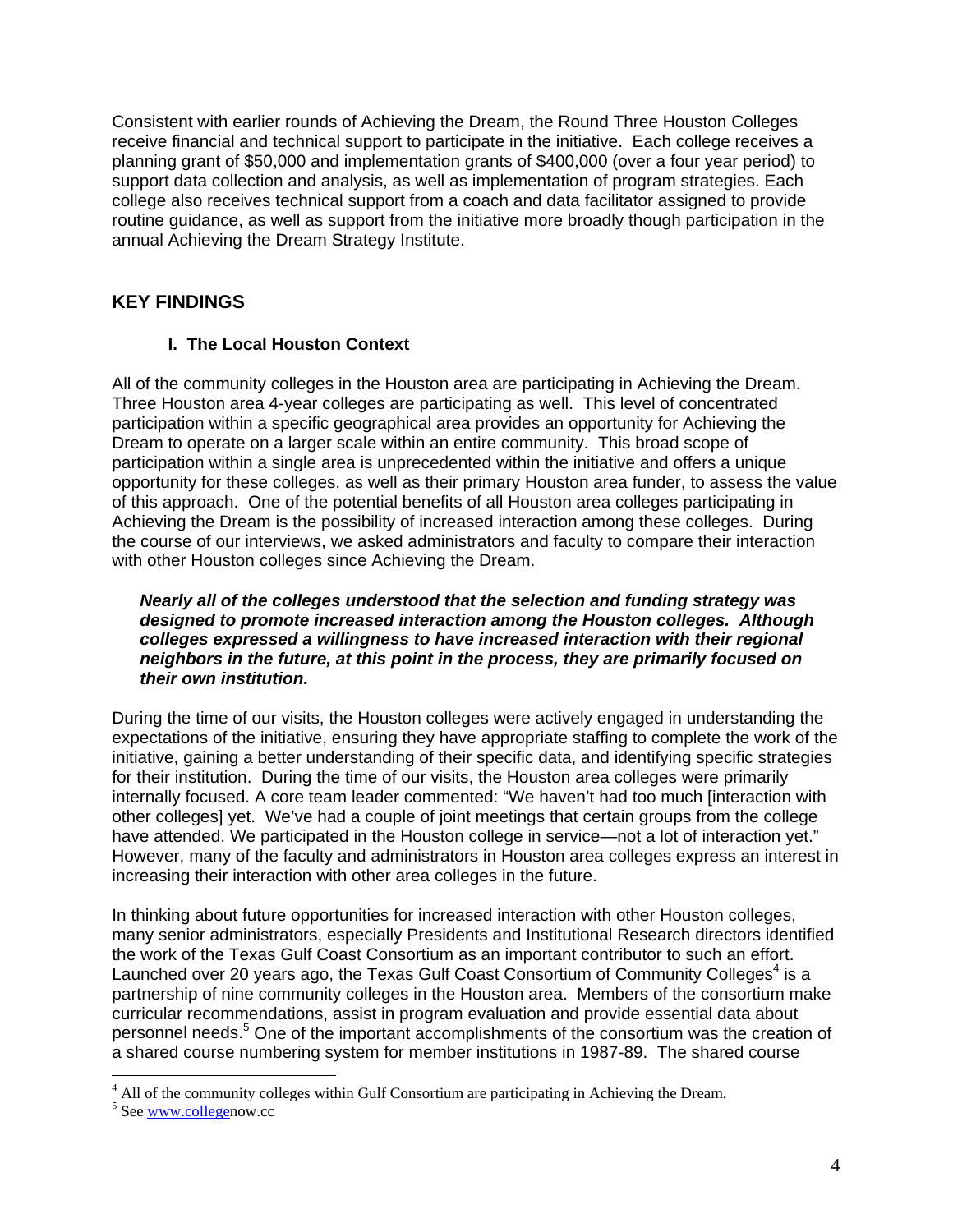numbering work of the consortium works to ensure that students are able to transfer their credits to area universities.<sup>6</sup>

Although this consortium was well established prior to Achieving the Dream, it serves as an important vehicle for these college administrators to discuss particular aspects of the initiative. As one Institutional Researcher noted, "There's the Gulf Coast Association of Institutional Research—we meet every 2 months—there's generally a discussion about Achieving the Dream. . .We've confirmed things we suspected all along. . .now we have proof that this needs attention. Sometimes it's information we did not know, but now we do know. This gives all of the community colleges, at least in the Gulf Coast, an ability to look at the data more specifically and more attentively." Institutional researchers provide each other support in accessing and analyzing their student progression and outcome data. For example, one institutional researcher provided templates and a plan for analyzing the data and presenting to their core teams to facilitate data driven decision making.

The established infrastructure of the Gulf Coast Consortium offers promise in facilitating future exchange of ideas, data analysis, and strategy implementation among many of the Houston area community colleges.

 *Funding from the Houston Endowment facilitates the concentration of Achieving the Dream across multiple colleges throughout the Houston area. Round Three Houston Colleges were selected through a non-competitive process. This differs from the competitive selection process used in Round One college selection. The non-competitive selection process of Round Three Houston colleges may offer an important opportunity for the Initiative to gauge whether competitive selection makes a meaningful difference in buy-in or commitment at the college level.* 

We asked college presidents, as well as a senior program officer at the Houston Endowment, to share their perspectives on this funding strategy, both in terms of regional educational improvements as well as the potential implications of their non-competitive funding selection. Although strong financial support from the Houston Endowment facilitated the inclusion of all Houston area community colleges, as well as three 4-year institutions, the college selection process for Round Three Houston colleges was different from earlier rounds, in which institutions were competitively selected. Round Three Houston colleges were required to submit proposals; however, the competitive aspect of the selection process was removed.

Round Three colleges recognized the non-competitive nature of the grant, often commenting on how it differed from other grant processes in which they had participated. As one individual commented,

It was so simple to join. The phone rings and it is [name omitted]. He asks, "Are you familiar with Achieving the Dream initiative. Would you like to be a part of the Achieving the Dream program?" We had just completed our QEP and we needed some resources. He told me \$50,000 for planning, \$100,000 for each of the four years. . . It fits very well with our mission. It provides us an opportunity to address learning outcomes throughout the whole university.

Generally speaking, a competitive selection process assumes that: a) only those with significant interest and commitment will apply for funding; b) given a finite amount of personnel resources

 $\overline{a}$ 

<sup>6</sup> See www.tccns.org/cnn/history.asp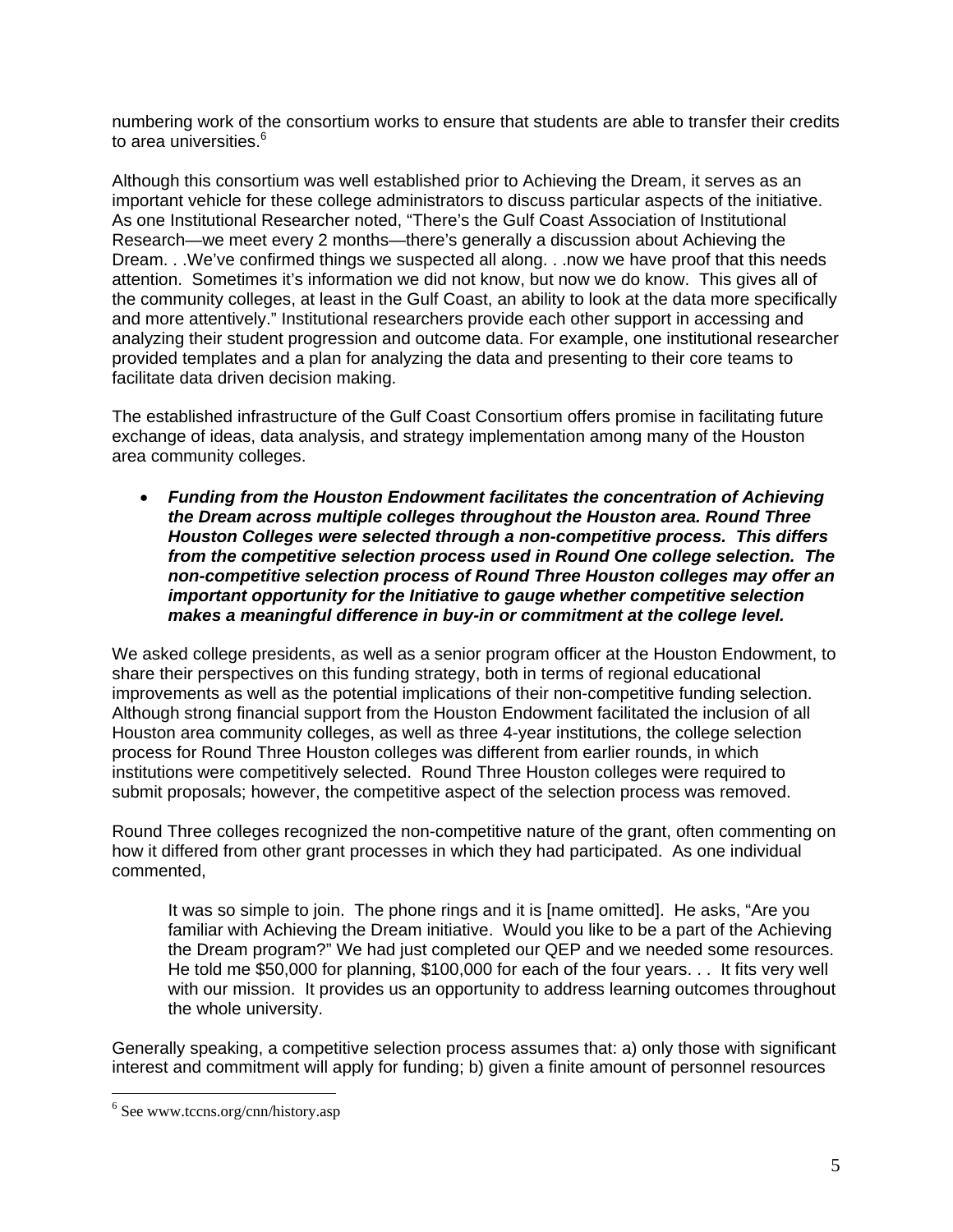to devote to grantwriting, institutions will devote their grantwriting resources to funding opportunities that best align with the priorities of the institution, those that offer an attractive level of funding, and/or those that have a high probability of funding (e.g., more bang for the organization's grantwriting buck); and c) ultimately the funder will limit funding to the strongest proposals that meet the award criteria, thereby increasing the overall likelihood of success (in other words, funders strategically invest dollars where a maximum return on investment is likely).

Despite the difference in the competitive nature of the selection process, the Houston Endowment is confident the Round Three Houston colleges will do well within the initiative. The non-competitive selection process of the Houston colleges raises at least two interesting questions for the initiative: 1) Will Round Three non-competitively selected colleges have as strong of a commitment to the expectations and goals of Achieving the Dream and 2) in the end, is competitive vs. non-competitive selection related to overall institutional performance within the initiative? We will discuss these questions further in the concluding section of this report.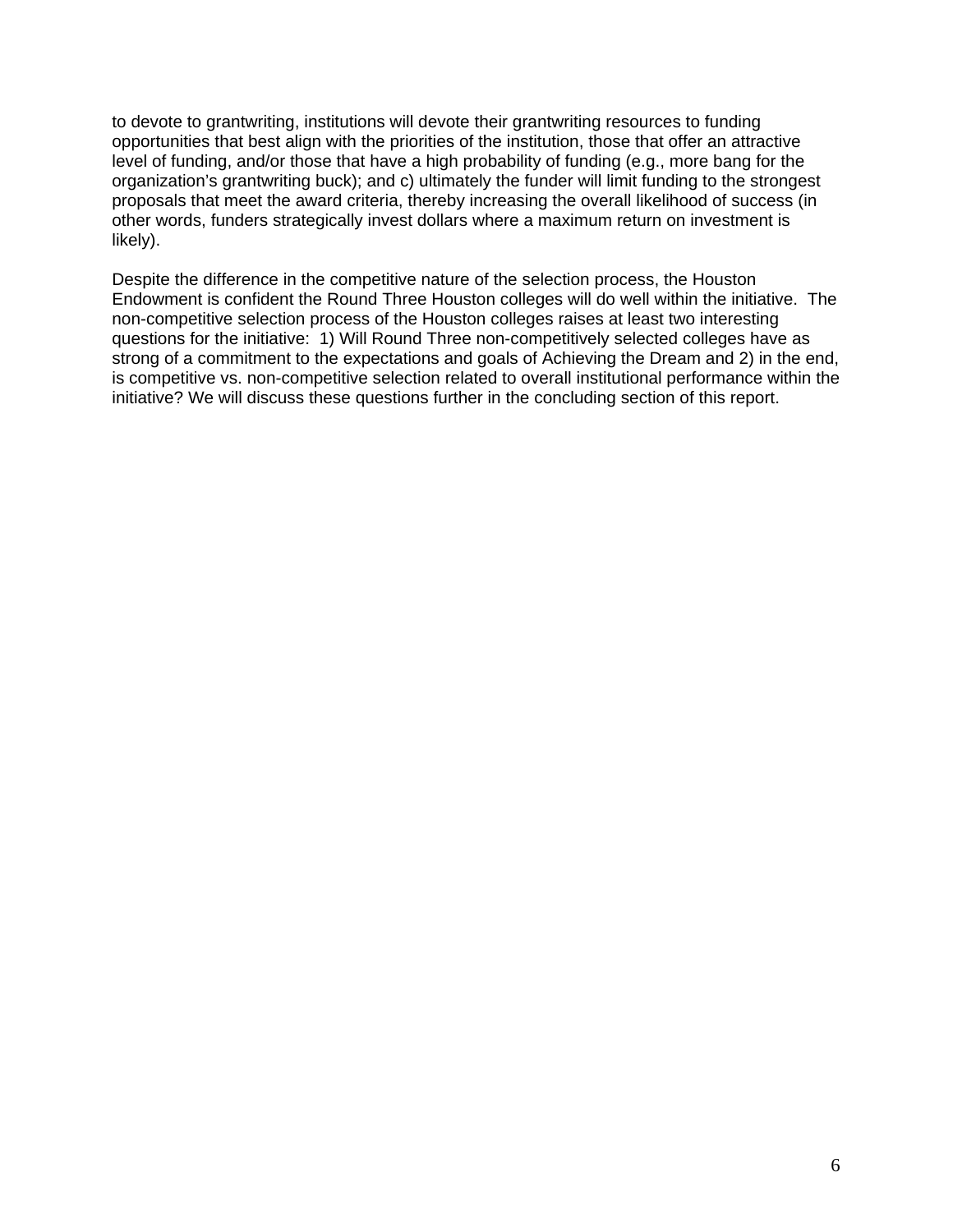#### **II. Early Impressions from Round Three Houston Site Visits**

Similar to Rounds One and Two, all of the Round Three Houston colleges are engaged in Achieving the Dream and have made progress to varying degrees in analyzing data and using data to guide their implementation proposal, and early implementation efforts. This section highlights our early impressions from the Round Three Houston site visits.

 *Nearly all senior administrators at Round Three Houston colleges expressed support of the Achieving the Dream initiative. Similarly, all of the presidents we interviewed viewed Achieving the Dream as important to their institution. Many of them noted that the initiative is a leverage point for the change their institution needed. However, a couple of senior administrators also raised concern about the level of effort the initiative requires.* 

A fundamental premise behind Achieving the Dream is that presidential and senior leadership commitment and involvement is an essential component to promoting the goals of the initiative on campus, and changing the overall culture of the institution. We asked Round Three college presidents and senior administrators to discuss their role in helping to communicate the goals of Achieving the Dream. Additionally, we asked them to gauge the overall importance of Achieving the Dream to their campus (vis-à-vis other institutional priorities).

A common point that several presidents and senior administrators articulated was the importance of the Achieving the Dream initiative in helping move the college along a much needed change of direction. As one senior administrator expressed,

We see ATD as a critical catalyst in helping us change into an institution that is far more focused on the success of our students than we have been focused on the past.

The "culture of evidence" is an idea that has been embraced by nearly all senior administrators and presidents. Many mentioned utilizing the "culture of evidence" approach in other decision making areas within the college, including budgeting priorities. The colleges recognize that the "culture of evidence" and data driven decision making approaches advocated by Achieving the Dream are beneficial to their overall institutional planning not just for focusing on student outcomes. For example, one senior administrator described Achieving the Dream as a means of integrating a culture of evidence into the operations of the college,

I'm trying to use Achieving the Dream to embed the culture of evidence into other areas… We build the culture of evidence into many of our day to day activities. We're trying not to wrap the initiatives with the grant itself, but build a culture of evidence as the umbrella to sustain our work far beyond the grant period.

Although presidents and senior administrators are quite supportive of Achieving the Dream, a couple of senior administrators raised concerns about the amount of time and effort involved. Serious commitment to Achieving the Dream requires a core group of faculty and administrators to communicate the vision of Achieving the Dream, understand an institution's data, and develop and implement strategies specific to that institution. Given the overall grant award, colleges rely heavily upon existing staff to work on Achieving the Dream, forcing senior administrators to manage the overall workload. Some senior administrators are concerned about the level of effort the initiative requires in relation to the amount of monetary support given. As one senior administrator explained,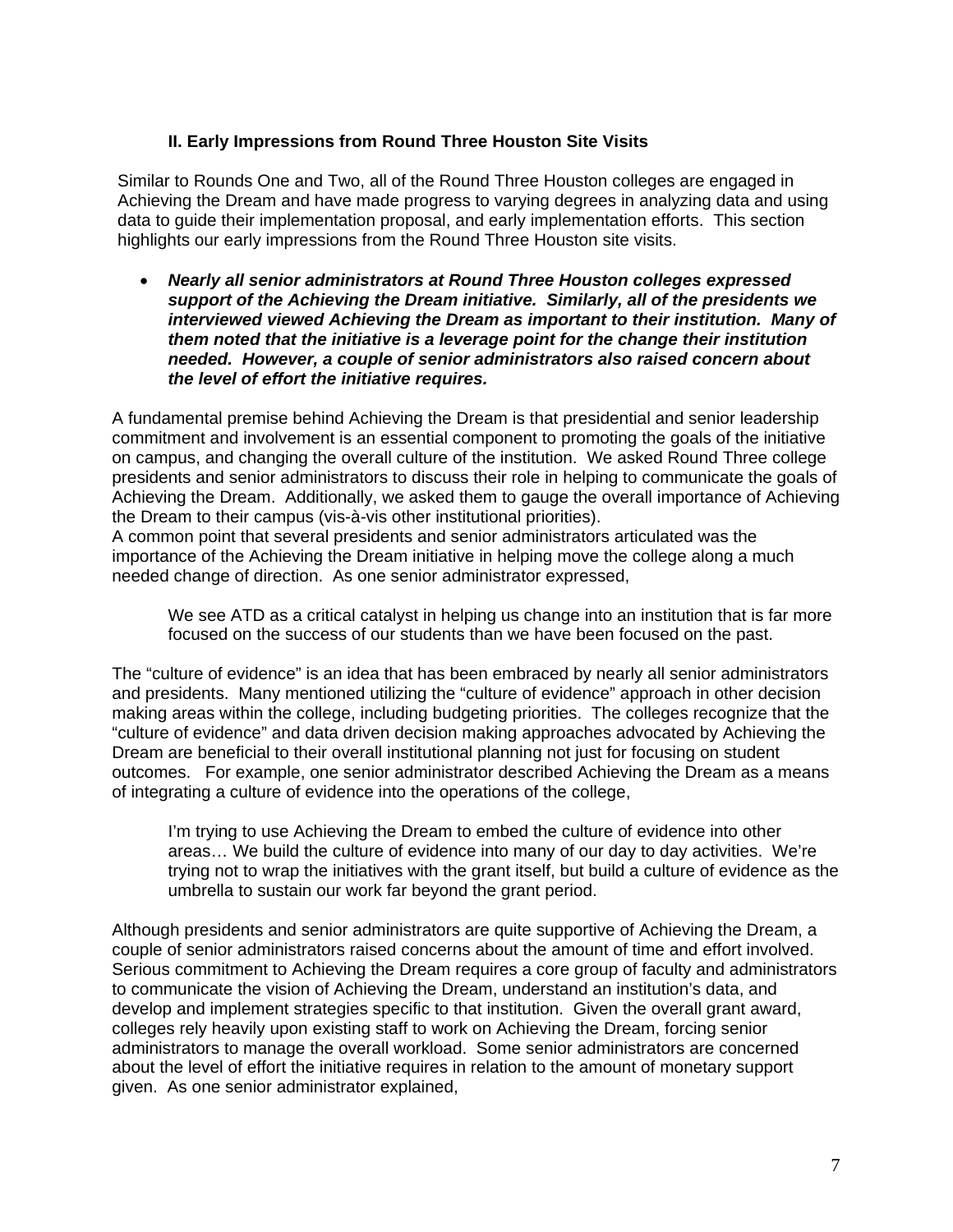We are working our staff to death on a \$100,000 per year grant. I am not belittling a \$100,000 but there should be a time money formula.

Similar concerns were echoed by senior administrators at other colleges who routinely ask faculty and staff to work on multiple assignments, in addition to their normal teaching or administrative responsibilities.

A common workload management strategy is to overlay Achieving the Dream efforts with other student success initiatives on their campus. Alignment of Achieving the Dream with other key efforts of the college, such as the QEP, Title V or Title III, complements the college's goal to become a learner centered institution focused on student success. This allows colleges to focus on integration, institutionalization and maximization of funds. One president noted that Achieving the Dream serves as an umbrella for these types of efforts,

It [Achieving the Dream] has really taken over the campus. We have a lot of things going on. We call it the umbrella for everything we have going on. We have a Title V grant and our QEP. . .it provides the big picture for the work we are doing.

In essence, Achieving the Dream operates as an umbrella by offering a way for colleges to focus on multiple aspects of student success while balancing the workload demands of faculty and staff.

#### *About half of the Round Three Houston colleges expressed concern about their institutional research capacity. Although such data analysis is critical to creating a culture of evidence, it also stretches their staff.*

At each college, we asked the individuals we interviewed to assess the capacity of their college's institutional research department to handle the data analysis demands of Achieving the Dream. All of the Round Three Houston colleges have made progress in examining their data, even in spite of data access and staff capacity issues. However, many administrators within the Round Three Houston colleges expressed concern about the capacity of their institutional research units and recognize the need to strengthen this area. Their concerns primarily cluster around the overall small capacity of their Institutional Research department and the change in focus from a traditional state reporting model to include additional complexity in data analysis. Data-driven decision making requires access to the data, manpower to complete the analysis, and the ability to know how to best drill down into the data and to meaningfully disaggregate it. For most colleges the primary issue is the staffing of their Institutional Research departments. As one core team leader described, "[Our institutional research capacity] is less than adequate—we have a one person IR department. We will need some support beyond what we currently have."

Importantly, as faculty and administrators begin to value data more and engage in data-driven decision making, the request for data increases, thereby stretching the Institutional Research unit even further. As one senior administrator articulated,

In my opinion, we can't spend enough on research activity. We had one full time IR person and brought in another full time person as a result of our involvement with Achieving the Dream. But, what happens is the idea of reviewing data begins to take hold. . .Then the demand for data increases. The increased demand is a very good thing, but it just illustrates the point that we could still use additional resources in this area.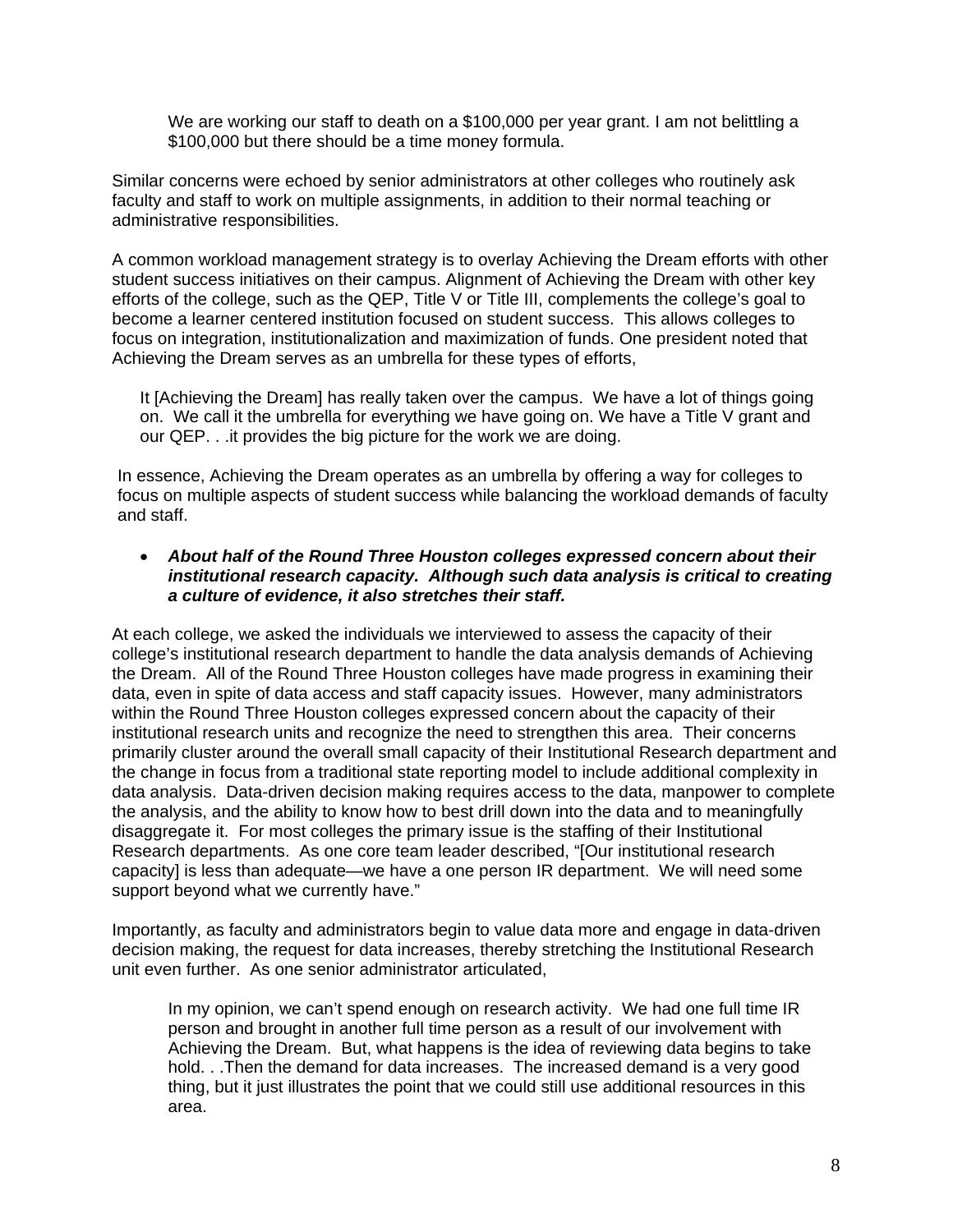Essentially, as faculty and staff within the institution begin to analyze their institution's data, more questions arise. Nearly all colleges mentioned that seeing some data tends to generate more questions which results in more data requests. Staff may have an interest in learning more from the data in a particular subject area, such as developmental math, or about the performance of a particular subgroup of their college population, such as minority males. This results in a new set of questions that requires additional and perhaps even more complex data analysis from the Institutional Research unit. The result is an increased demand for data from a unit that already faces capacity challenges. Although colleges clearly recognize the benefit of data-driven decision making, there is also a challenge in terms of meeting the increased demands for data, given the other responsibilities of the unit.

This becomes particularly challenging when the data does not seem to point toward a clear finding or when there is not consensus around the interpretation of the data. When analyzing student outcome data, some of the Round Three Houston colleges found that multiple paths often emerged. In some cases, the data point to a clear path. Still, for others, there is distrust and questioning of the data. Some of the questioning of the data is a result of the data definitions used by Achieving the Dream (example: cohorts, pass rates etc.). For the others they think there is a disconnect between what the data is designed to measure and what is actually occurring in the classroom. While institutional researchers and the data team are charged with the task of analyzing and presenting the data, creating a meaningful message that helps promote data-driven decision making can be challenging.

 *Most colleges noted that the data-driven approach allows them to move beyond anecdotal data, which may or may not have been accurate, to solid data that identifies clear trends. Most colleges also reported utility in examining data disaggregated by student groups to help them better understand student achievement.* 

Many of the senior administrators and faculty we interviewed indicated that the data-driven focus of Achieving the Dream allows them to move away from the reliance on anecotodal data to guide decisions and instead to focus on a careful examination of their data. We asked senior administrators and faculty to discuss what they had learned from their data analysis, whether they had experienced any "ah-ha" moments, and how their data is being used to guide their strategy development. One president summed it up well stating, "We had a lot of anecdotal data about student success, now we can back it up. Our researchers and data analyzers have said that this is a positive experience. This is something tangible for them to use to make changes."

One of the clear benefits reported by most of the Houston colleges is the usefulness in examining data by subgroups. Colleges are able to analyze data on specific subgroups of their population to better understand student outcomes. One senior administrator commented, "We look at the numbers very carefully. [We] break it down by different groups to see what we can improve."

For example, an "ah ha" moment occurred at one of the Round Three Houston colleges when the data pointed to academic success concerns among young (age 18-24) African-American male students. The students are attending college in smaller numbers but being placed into developmental course work at higher rates than any other student subgroup. Based on this finding, the college is working with many successful black males in the larger community to seek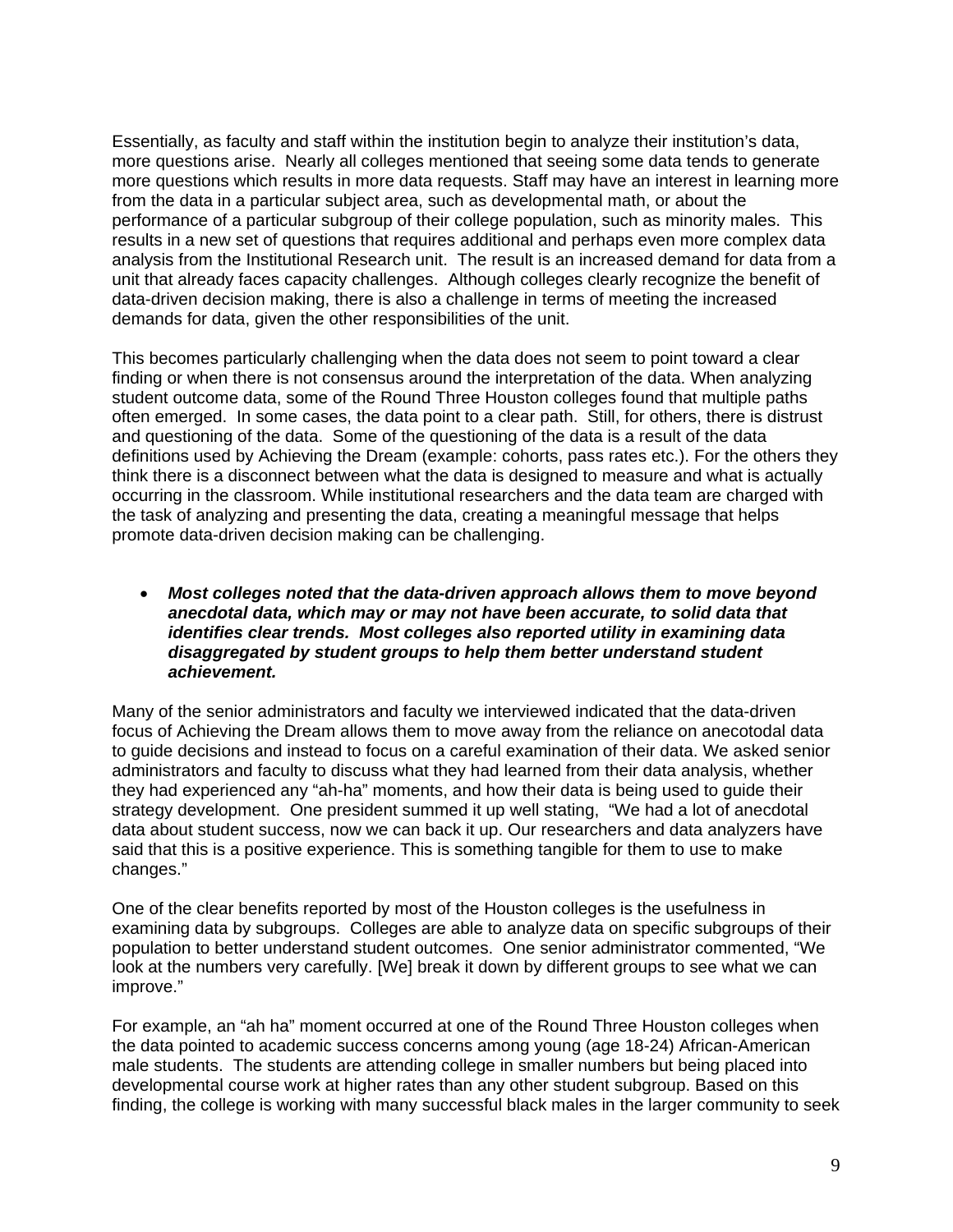out their advice and expertise on improving student outcomes. This is an important, previously untapped resource, that is assisting the college in identifying innovative ways to engage students and promote student success among young, African-American males.

Still, another college is focusing on the linkage between developmental education and the poor performance of students in history. They are incorporating reading comprehension techniques utilized in developmental reading through supplemental instruction. The data point to patterns and connections that colleges were unaware of before examining the cohort analysis of their student progression data. Colleges can then design and implement strategies that align with their specific data findings.

A few senior administrators and faculty noted that it can be difficult to understand where the data is leading them. If the data does not lead to a clear path, this can raise more questions and lead to frustration. For example some colleges are trying to understand what is impeding student progression is their data directing them to change their placement system for developmental courses or change course curricula. Many of the questions and much of the confusion arise from the adjustment to using data to drive decision making.

 *The Board of Trustees Institute is designed to inform board members about the student success and equity agenda. This institute, funded by Houston Endowment Inc., is a pilot that is initially designed to serve Houston/Gulf Coast area colleges and universities. The Institute, a direct result of Achieving the Dream, offers an approach that is overwhelmingly rated as effective by Houston college and university presidents.* 

During our interviews, we asked presidents to give us a sense of how they were communicating the goals of Achieving the Dream to their board members, and how they have involved board members in the overall initiative. All of the presidents mentioned the Board of Trustees Institute, a unique institute being piloted with Houston/Gulf Coast colleges and universities. Initially offered in 2007, this annual institute -- developed by the University of Texas at Austin, with funding by the Houston Endowment Inc. -- provides an opportunity for board members to learn more about Achieving the Dream. This two and a half-day, out-of-state institute is designed to foster collaboration among board members and presidents to: share and elevate knowledge of how effective governance and operations contribute to student success and equity; enhance understanding of board member roles and responsibilities in establishing policies, priorities, goals and practices to increase student success; and acquire resources and a common body of knowledge about integrating a student success agenda and performance indicators into policies and operations.

The institute involves advanced submission of student outcomes data, reflections about institutional readiness for the work, and several break out sessions during which board members and presidents discuss case studies and are familiarized with the data, policy and operational implications of fostering an effective student success and equity agenda. Participants in the Board of Trustees Institute have the opportunity to become immersed in their own college's data and carefully examine their institution's student outcomes. As one of the Board of Trustees Institute resident faculty commented, "The premise of the Board of Trustees Institute is to help put student success in the heart of the planning and policies. We help them look beyond building, politics, planning and governance. It was a big "ah-ha" moment for many of the board members." For many of the board members, this was the first time they were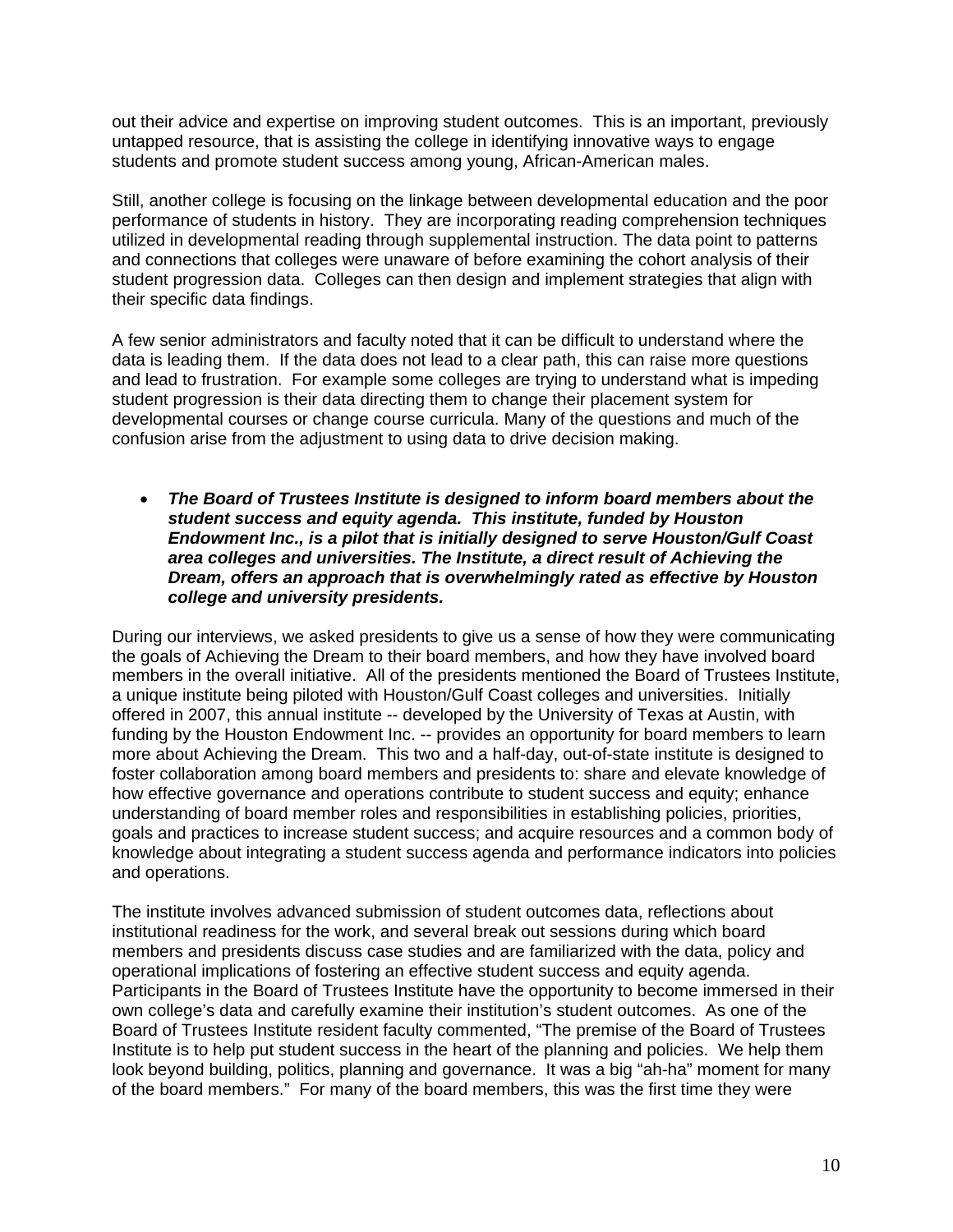immersed in student outcomes data or considered the role of the board in promoting and implementing a student success agenda for the institution.

One of the developers of the Board of Trustees Institute stressed the importance of involving board members in Achieving the Dream work, "When you're trying to create system-level reform, if you ignore governing boards, you do that reform work at your own peril." A college president agreed stating, "What really helped us take another step was the Board of Trustees Institute. I took two trustees and after attending the institute they wanted to be more involved in developing policies to improve student outcomes and in the Achieving the Dream initiative. I definitely think they should put more money into the Board of Trustees Institute and we will rotate our board through."

During its pilot phase, the Board of Trustees Institute has focused on the Houston/Gulf Coast area colleges and universities. The institute is designed to help fulfill an important challenge of more fully engaging board members in student success / Achieving the Dream work. One president cautioned the initiative to be aware of the time commitments placed on board members by attending the institute, and suggested there may be an opportunity to combine elements of the institute with other meetings involving board members from multiple institutions.

In addition to regarding the Board of Trustees Institute favorably, many presidents also indicated that they are engaging board members at regular board meetings. Across the colleges, senior administrators are communicating their commitment to Achieving the Dream through campuswide events. Many are sharing updates on Achieving the Dream with their board members to create further buy-in for the initiative at their institution. One president noted,

The Board of Regents are very involved in Achieving the Dream at the policy level. They require that data be shown at every meeting. They are asking questions about how our budget reflects our commitment to student success. Each month there is a presentation to the board with the Achieving the Dream data. It is the good, the bad, and the ugly.

At another college, as a direct result of participation in the Board of Trustees Institute, the board introduced and approved a request from senior administrators to raise tuition by \$1 and to allocate those funds to student success. This board action provided important financial support to institutionalize the college's student success initiatives.

#### *The assistance provided by both coaches and data facilitators has been an important resource for the Round Three Houston Colleges.**Many of the colleges find the guidance and feedback on analyzing their data and strategy development helpful, though a few colleges have mixed reactions.*

A key feature of the support provided by the initiative to each college is external consulting through a coach and a data facilitator. Often the coach is a former community college president who has a track record of institutional leadership and data-driven decision-making. The data facilitator provides guidance on how to interpret and present data, as well as how to evaluate the effectiveness of college programs and services. The coach and data facilitator each spend 12 days working with the colleges during the planning phase and the first year of implementation, and they gradually reduce their time in subsequent years. We asked the colleges we interviewed to assess the support provided by their coach and data facilitator. Many of the of the Round Three Houston Colleges found the coaches' and data facilitators' expertise and support was invaluable to keeping them focused and moving forward.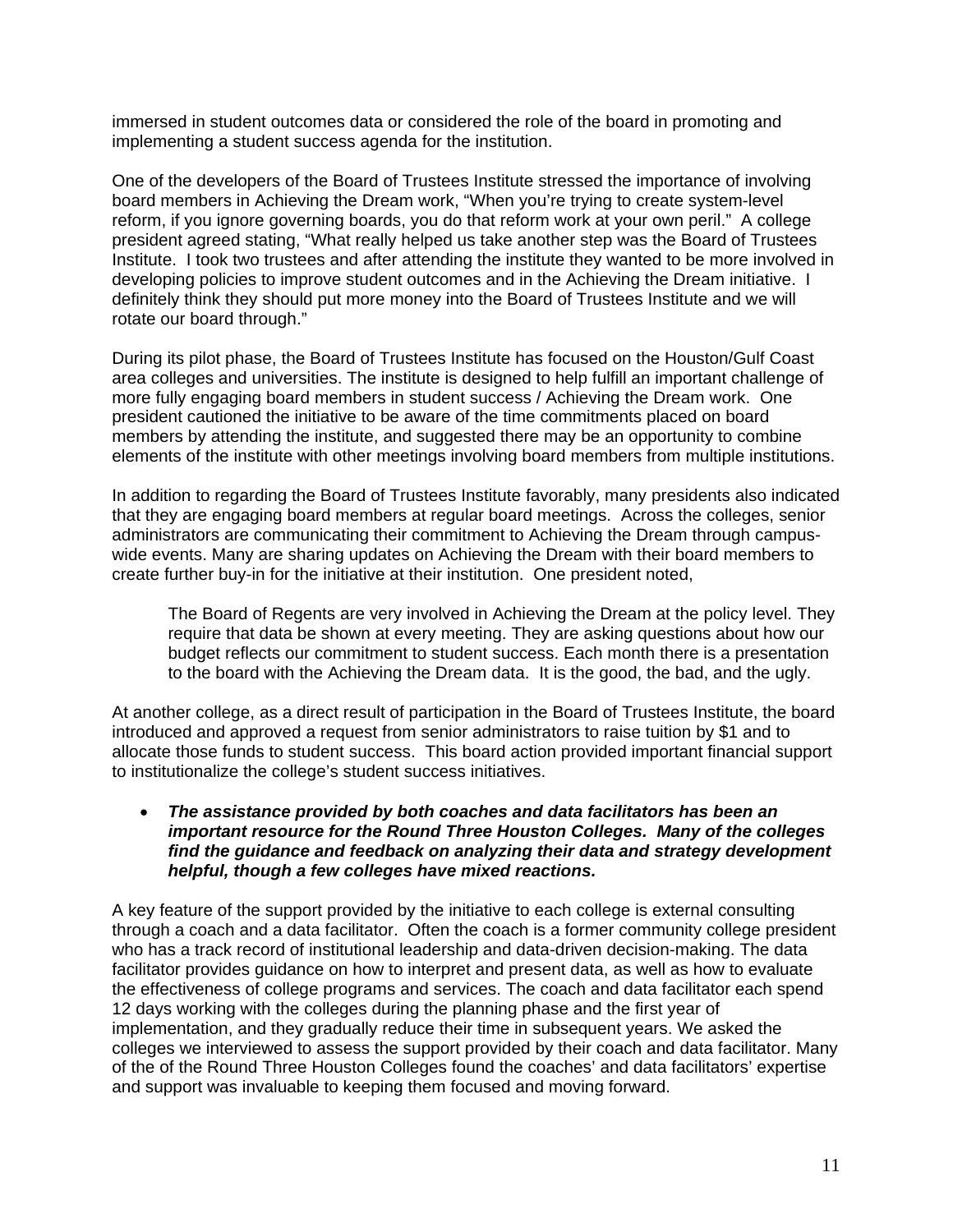A core team leader reflected, "They've done a great job. I've never seen this much of support for such a small grant. . .I think this is not a group that is hovering over you, they are trying to assure that you do not fail. When people see if that way, they start to get more comfortable. . .We can get stalled out if they weren't coming. Some people may bark a bit, but it does keep the wagon moving."

The coaches and data facilitators help keep the work of Achieving the Dream on the forefront and provide needed assistance in data analysis, interpretation, as well as strategy development and implementation.

While most of the Round Three Houston Colleges found the assistance provided by their coaches and data facilitators helpful, a few colleges did not express the same sentiments. Some faculty and administrators at these colleges had concerns regarding the assistance provided by their coach and/or data facilitator, noting too much intrusiveness, or a sense that their coach and/or data facilitator were assigned to work with too many colleges. Most coaches and data facilitators are working with only two colleges each, although in some cases, they were above the norm. As one core team member commented,

 \_\_\_\_\_\_\_\_ [name omitted] said the biggest problem is that we would get minimum guidance from our coach, and the coach bulldozed our data facilitator. The coach had worked with three schools. We would do something and show it to her and then we would be told it was incorrect. S/he would not even tell us what was wrong. That's my biggest, single complaint about [our coach]. Achieving the Dream should limit the amount of schools a coach could have. S/he would never remember what we were doing. S/he was split by too many colleges.

Another faculty member commented,

One of the things that came out of the meeting yesterday is that coaches need to coach and not just let you turn in the work and say you've done it all wrong.

These comments raise an interesting question regarding the number of colleges each coach or data facilitator is assigned. The initiative employees 34 data facilitators and 30 coaches to provide support and guidance to the institutions participating in Achieving the Dream. On average, each data facilitator is working with two colleges. The same holds true for coaches, who on average work with two colleges. However, there are some instances in which a single coach or data facilitator is working with as many as five or six colleges respectively. Across the Round Three Houston colleges half of the coaches and data facilitators are working with three or more colleges. It is also important to note that the colleges that mentioned having concerns about the assistance provided by their coach and/or data facilitator are working with coaches and data facilitators that are assisting more than the average number of colleges. The initiative may need to consider the appropriate number of colleges for any individual coach or data facilitator.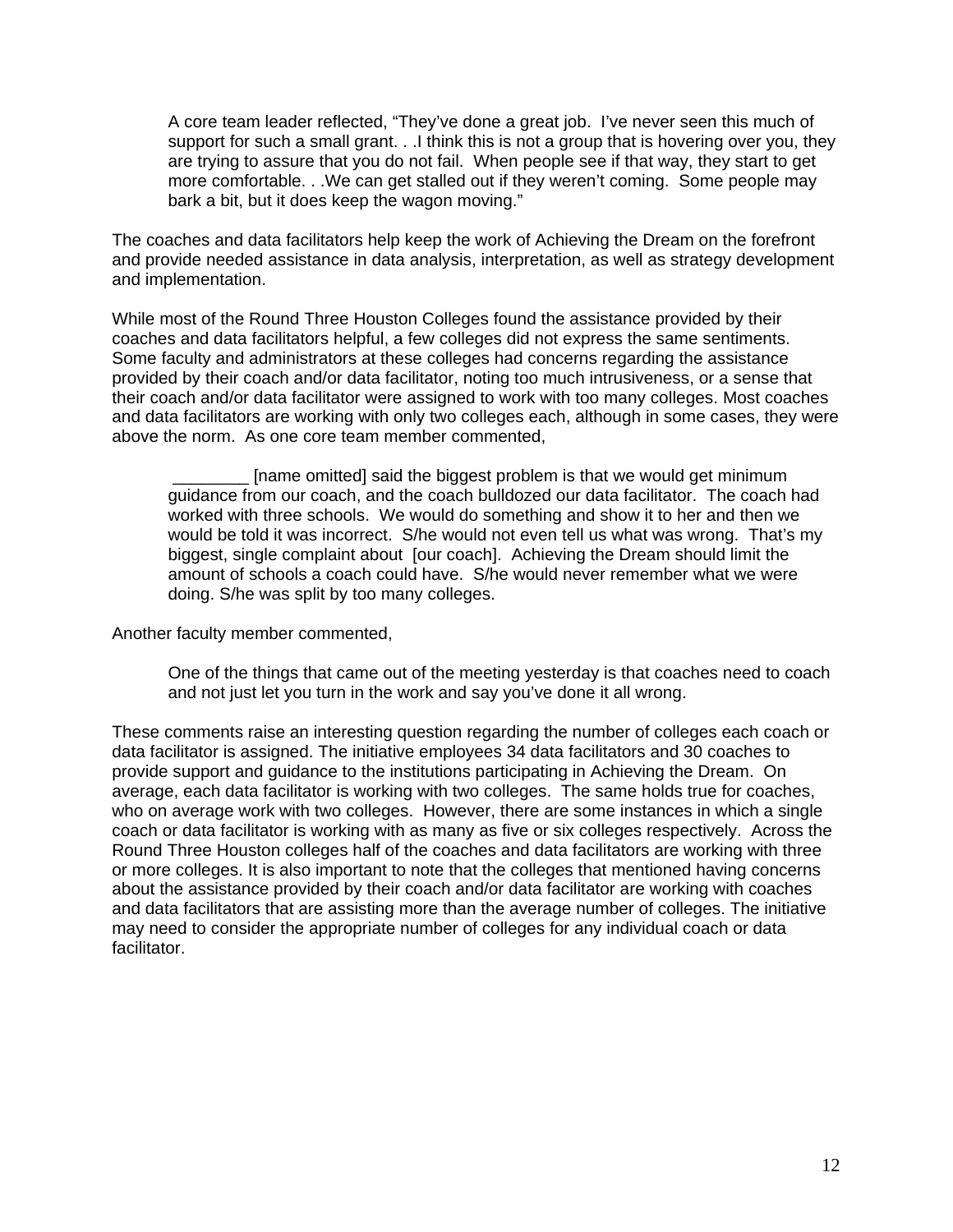#### **III. Four Year Colleges: A Part of the Dream?**

Round Three Houston colleges includes three 4-year institutions (two of which are historically black colleges and universities): Prairie View A&M University, Texas Southern University, and the University of Houston-Downtown. We asked the individuals we interviewed to assess the fit of the Achieving the Dream initiative for 4-year colleges. The inclusion of 4-year colleges was generally supported by community colleges and the four-year colleges alike. However, faculty and administrators identified some important concerns as well.

#### *Community college and 4-year college administrators were generally positive toward including 4-year colleges in Achieving the Dream, as long as the selected 4-year institutions are open enrollment or nearly open enrollment institutions.*

All of the community college presidents, senior administrators and faculty we interviewed felt the 4-year universities selected for participation in Round Three were a good fit for the initiative. They noted that the three Houston 4-year institutions currently in the initiative are struggling with the same student issues that community colleges face. As one administrator commented, "I do not have any concerns because the [4-year] colleges included [in the initiative] are probably struggling with the same things that we are." These institutions also offer developmental courses, student success courses, and other student support resources designed to increase the likelihood of student success. Community college administrators and faculty universally agreed that extending Achieving the Dream to highly competitive 4-year colleges would not be a good fit for the initiative, given the focus of such institutions on admitting the "best and the brightest" who generally do not face the same issues regarding college readiness and challenges to student success.

Similarly, many 4-year college faculty and administrators noted the common missions between the 4-year institutions and their community college partners which make Achieving the Dream an excellent fit for their institution. Faculty and administrators across the 4-year colleges also shared a similar view as their community college counterparts, tying the focus on open admissions to their overall mission. A 4-year college administrator articulated this point effectively: "If you look at our mission and you see who we serve, you will see there was no real dissonance from the beginning. We are an 1890s land grant institution. We've been formed as part of the Jacksonian notion of democracy—meaning education is for the masses, not just for an elite group like the Jefferson model. We serve those who are well prepared, as well as those who are not as well prepared."

#### *However, a majority of the 4-year college faculty and administrators we interviewed expressed concern about the language used by the initiative to describe Achieving the Dream.*

Within the initiative, the subtitle of Achieving the Dream is "community colleges count." This routinely appears on the Achieving the Dream materials and official logo. Many 4-year faculty and administrators note that this type of language is problematic and makes it difficult to attain buy-in. As one individual noted, "The language of Achieving the Dream is a problem and they need to change it to include 4 year institutions. When I look at the mission of the initiative we are not included."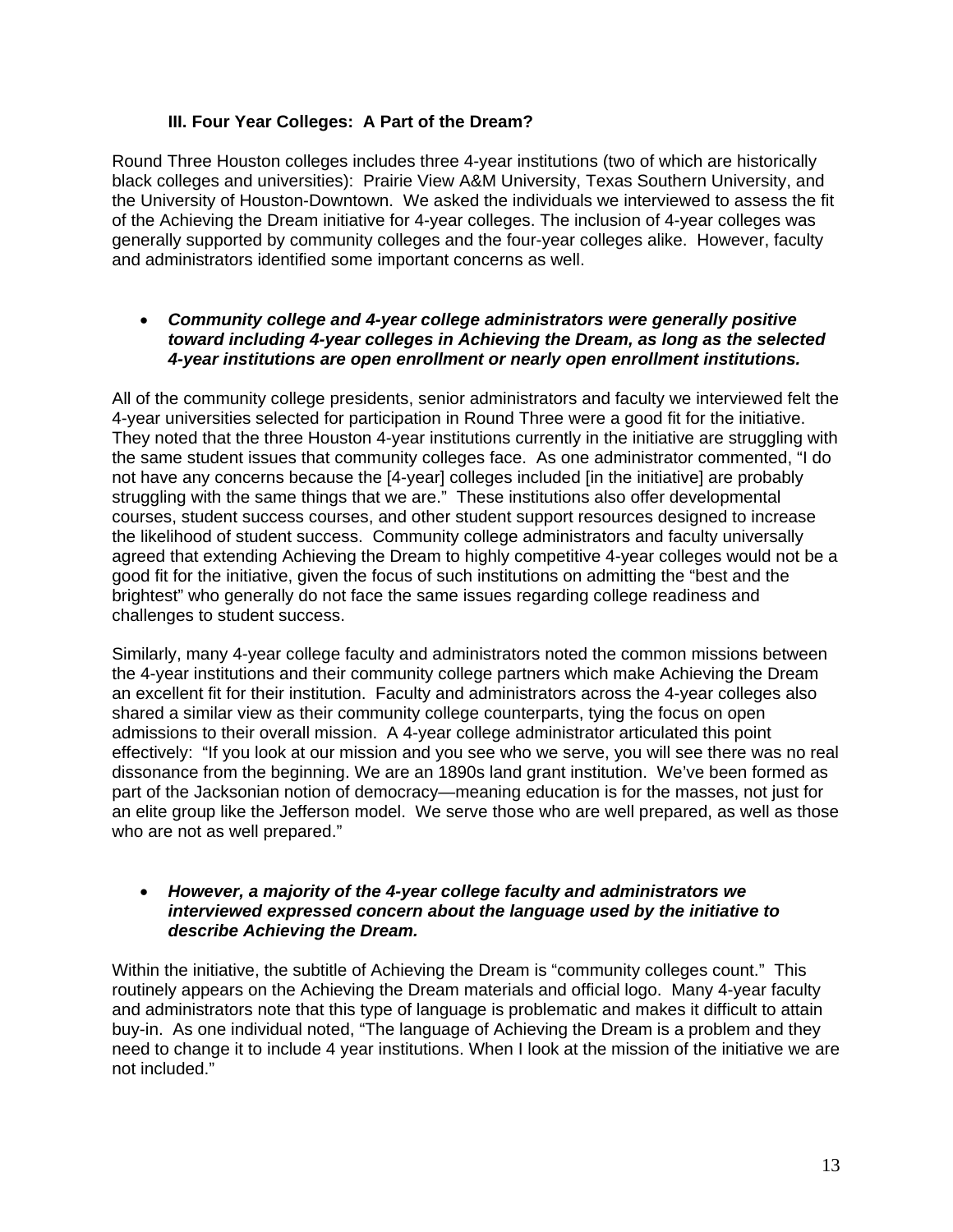*Four-year college faculty and administrators also identified important factors, such as governance structure and residential living, that receive little consideration within the initiative, but can likely affect overall college buy-in and student success.* 

Faculty members and administrators at 4-year institutions note the important role of the faculty senate in university governance and decision making. The level of faculty involvement in university governance is typically less in community college governance structures. Additionally, on-campus residential living is a common aspect of many 4-year colleges. However, residential living is a rare occurrence at community colleges. As one administrator noted,

We are also a heavy residential college. A lot of them, especially freshman live on campus. We have access to them in a way community colleges tend not to. We bring that perspective to see how life on the campus is an enhancement to that academic and social development.

The 4-year institutions can organize student success efforts within their residential student communities. By being aware of their contextual differences they are able to adapt the Achieving the Dream approach to more appropriately fit their institution.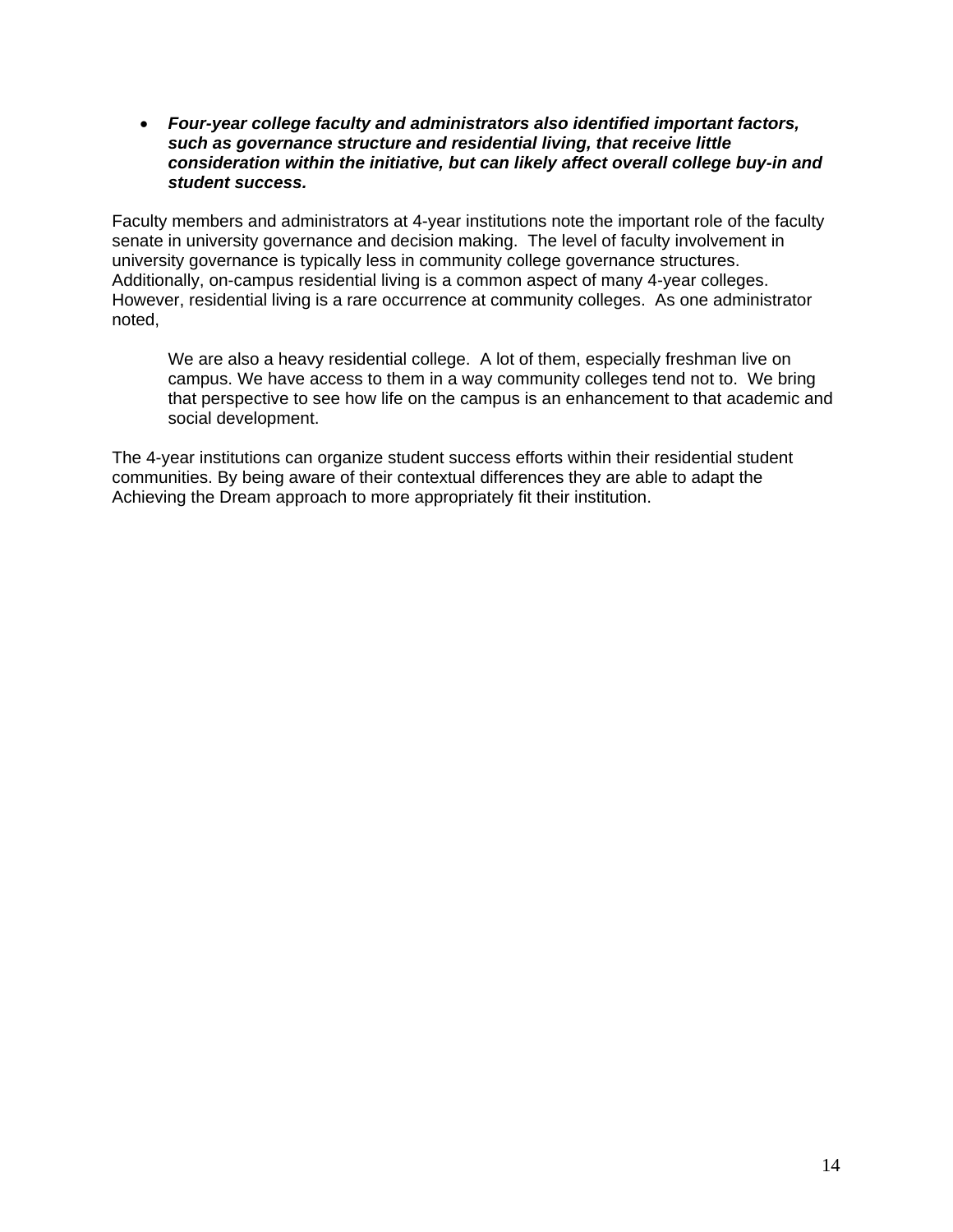### **IV. Colleges with Multiple Campuses**

Three of the Round Three Houston colleges have multiple campuses. Trying to implement an educational initiative that permeates the entire institution creates unique concerns, challenges, and issues for colleges with multiple campuses. Although operating under one accreditation for the entire system, it is important to note the varying administrative structures of multi-college campuses. In some cases, the administrative structure is centralized within a particular campus; while others have a more decentralized structure involving multiple administrators at the district and individual college levels.

#### *Early evidence suggests Achieving the Dream may serve as a unifier across multiple campuses.*

In some cases, Achieving the Dream offers an important opportunity for multiple campuses of the same institution to unite around a common vision. In a context of competition among campuses for resources and programs, one Chancellor mentioned that Achieving the Dream acts as a catalyst for unifying the district and getting rid of the campus competition. As one senior administrator reflected, "We were approached. . .to go with one of our colleges as a pilot, then adopt [it] for [the] other four colleges. We made the commitment to participate early on and to commit the funds for all colleges to participate." A senior administrator another college agreed, "It is better or us to be an Achieving the Dream District. The campuses watch what the other colleges get and there can be issues of jealousy."

The decision to implement Achieving the Dream across all their campuses represents the importance of initiative and the willingness of these community college districts to invest in student success.

#### *As multi-campus colleges develop strategies and analyze data, they face an important question: Should planning, data analysis and strategy implementation occur at individual campuses or college-wide?*

Multi-campus institutions face the challenge of establishing an Achieving the Dream planning process, data analysis, and implementation structure that creates buy-in across all campuses. During the time of our visit, this issue was especially pronounced in the organization of core and data teams. As one faculty member stated,

If they do what we do, with a district data team and district core team, [then] more communication between those two teams to clarify roles would be helpful, even [within] the campus [college] data teams because I don't know what they are doing. They are fairly separate—there's some confusion.

In order to begin the process of data-driven decision-making, colleges with multiple campuses have to determine if they look at their data as one institution or by each individual campus. One administrator described their approach:

District is the official report person. Any official data comes out of district. The colleges have access to their own data… Some of the colleges want to dig up their own data. They are concerned about data integrity.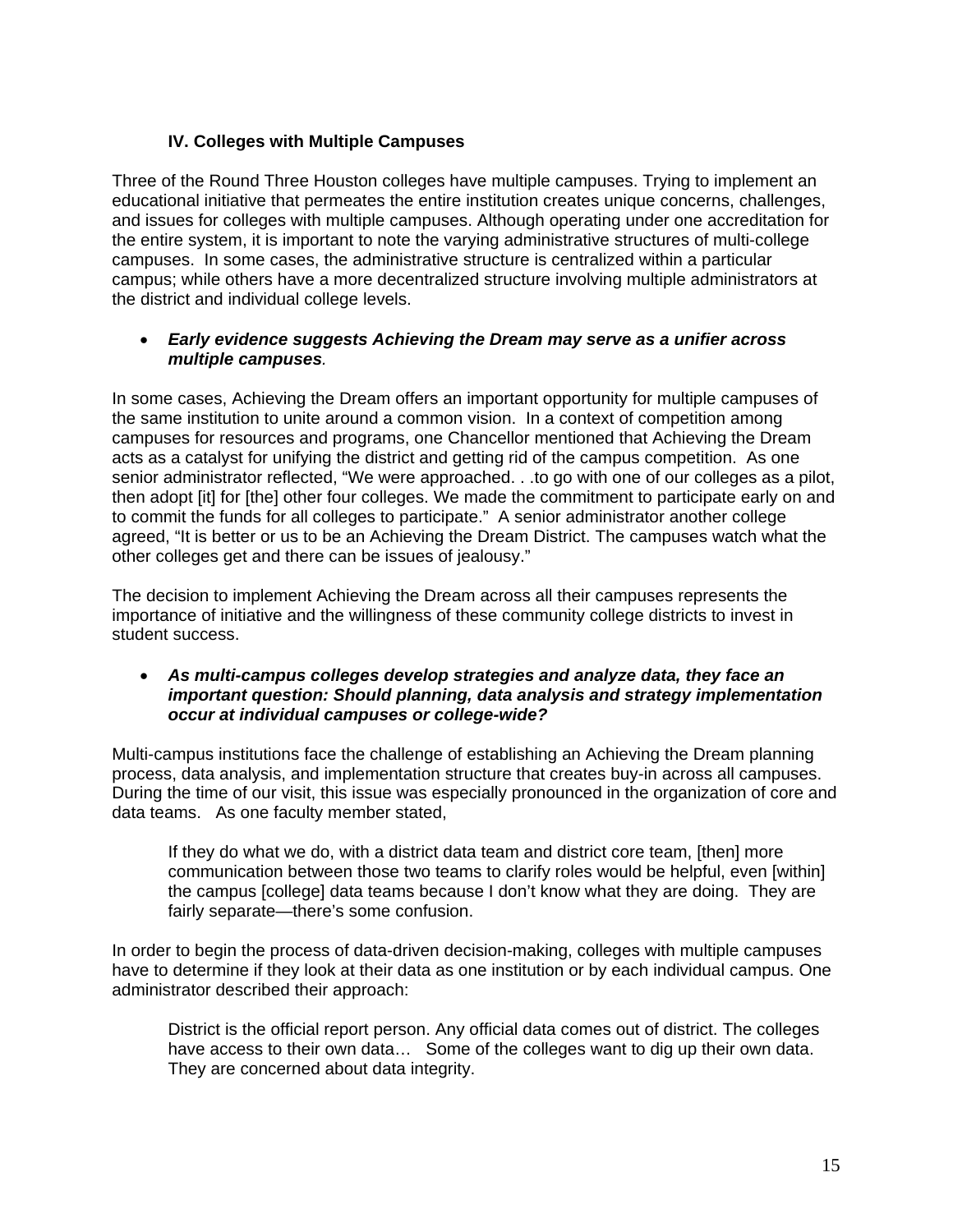It's a delicate blend. We collect data centrally. For all federal reporting we report as a district, for state reporting, we report as a college, but we are funded as a district.

Another college mentioned anxiety expressed by the campuses, with the thought of their data being compared across campuses. The district office analyzes all data across the colleges, leaving the individual colleges to perform any additional analysis. One senior administrator cautioned,

Data can never be used punitively. [When looking at] College A and College B, we need to understand the myriad of factors that go into differences. It is not that one college is better or worse.

The data have to be trusted and not seen as a punitive measure in order to promote data driven decision making. One college accomplishes this by having both a district level and college level data teams while another college with multiple campuses only analyzes data from a district level. Finding a delicate balance between the use of district wide data and college data is an important consideration that has an impact on the buy-in of individual campuses to Achieving the Dream.

Additionally, the colleges have to determine how the unique aspects of each campus do or do not impact strategy development and implementation. Is it appropriate to pilot a strategy on one campus before launching it college wide or is it important to pilot on all campuses? As one person noted for their district, "Each college prioritizes different needs and each college serves different demographics." Another disagreed and explained the need for common implementation across the campuses to provide their students, who often take classes at multiple campuses, with consistency. "There are things we need to do that are district wide. Our students swirl from institution to institution. We have to be consistent on certain things. We need commonalities."

One college's solution is to implement some common initiatives across all campuses while allowing each campus to develop additional initiatives. Ultimately, the consensus across senior administrators at multi-campus institutions is that a unified effort is important. The challenge is to manage that unified effort to the benefit of the system at-large, while not inflaming any existing campus divisions or jealousy.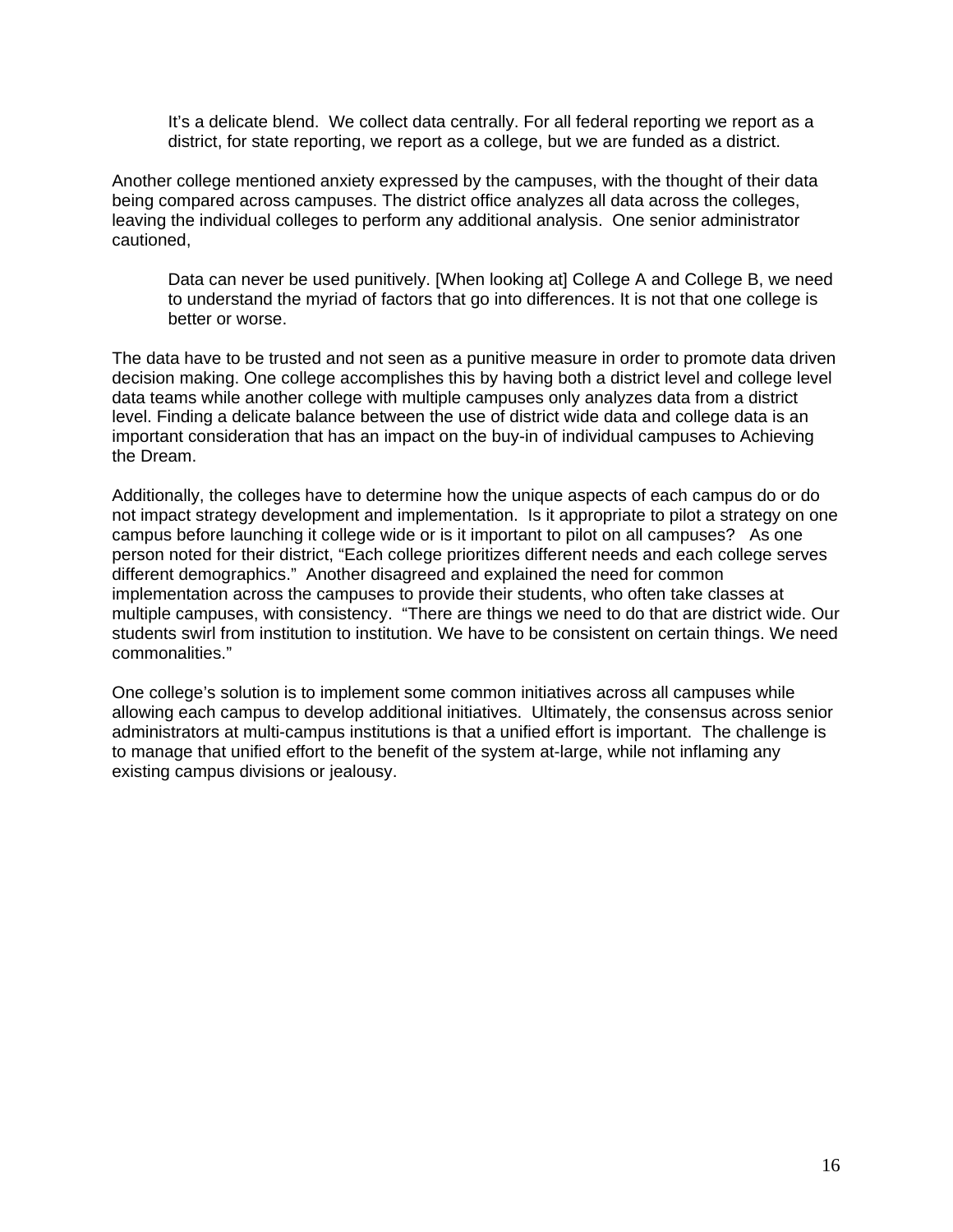## **FORMATIVE FEEDBACK QUESTIONS FOR THE INITIATIVE**

The Round Three Houston colleges are clearly working hard to successfully participate in the Achieving the Dream initiative. Similar to the experiences of earlier rounds, the Round Three Houston colleges grapple with institutional research capacity, managing and maximizing the interaction with their coach and data facilitator, as well as aligning Achieving the Dream with other student success initiatives. As a group, they face unique opportunities and challenges by virtue of their geographical proximity, inclusion of 4-year universities, and the inclusion of a set of colleges with multiple campuses.

To conclude, our analysis raises some questions for the developers of the initiative to consider:

*How can the initiative promote increased interaction among the Houston area colleges?* 

The Round Three Houston college selection strategy was designed to promote increased contact among the area colleges. Although all of the colleges expressed a willingness to do so, contact to date seems sporadic. Structured, intentional opportunities for interaction may promote increased collaboration among these colleges. The Gulf Coast Consortium is one existing structure that could be further utilized to promote a shared student success agenda.

 *As the initiative expands, is a competitive or non-competitive college selection strategy important?* 

Unlike earlier rounds, Round Three Houston colleges were non-competitively selected. Early evidence does not seem to suggest significant differences in the level of commitment or buy-in from these institutions. Rather, there is a common interest and focus on student success and viewing Achieving the Dream as an important initiative that offers an array of resources to support this goal. As the Achieving the Dream partners consider overall initiative expansion, it may be useful to consider the appropriate level of competition in future college selections.

*How can the initiative best support developing institutional research capacity?* 

Institutional research capacity is an enduring challenge within the initiative. Although the support offered by data facilitators, as well as the IR help sessions offered during the Strategy Institute, assist in addressing this challenge, additional work remains. College teams grapple with data interpretation, data "analysis paralysis," and unclear findings. Assistance provided early on in the planning process, as well as a clear timeline for the data analysis and strategy development process may be useful.

*How can the initiative expand the Houston Trustee Institute model to other colleges?* 

 An important contribution of the Round Three Houston colleges to Achieving the Dream more broadly is the introduction of the Trustee Institute. Designed to educate board members about the overall goals of the initiative and to obtain their feedback and buy-in, this offers an important model for other Achieving the Dream states and colleges to consider. Attaining board member understanding and buy-in of the initiative is important in achieving overall success. The Trustee Institute developed for Houston colleges is universally viewed as effective by the Houston college presidents we interviewed.